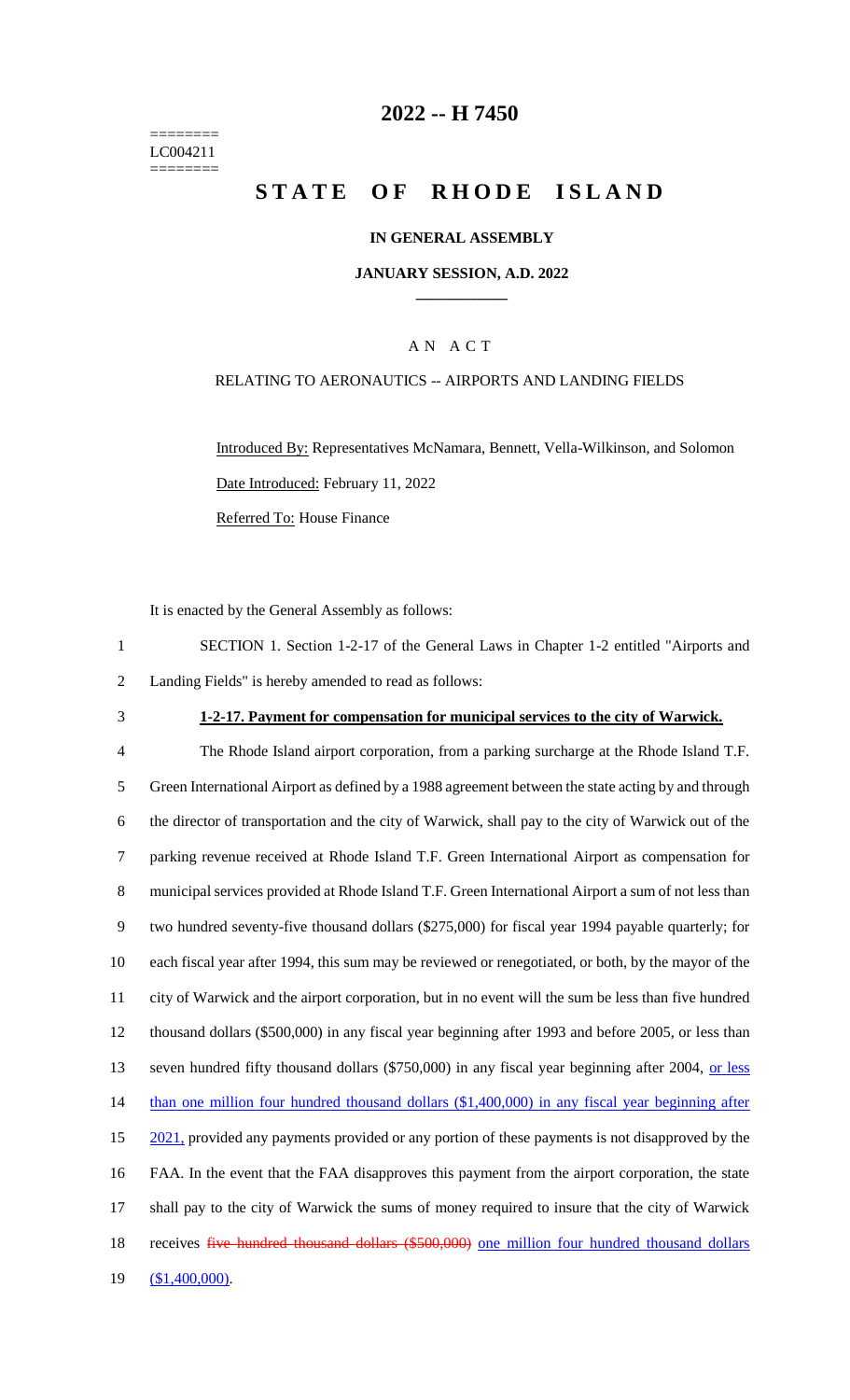1 SECTION 2. This act shall take effect upon passage.

#### $=$ LC004211  $=$